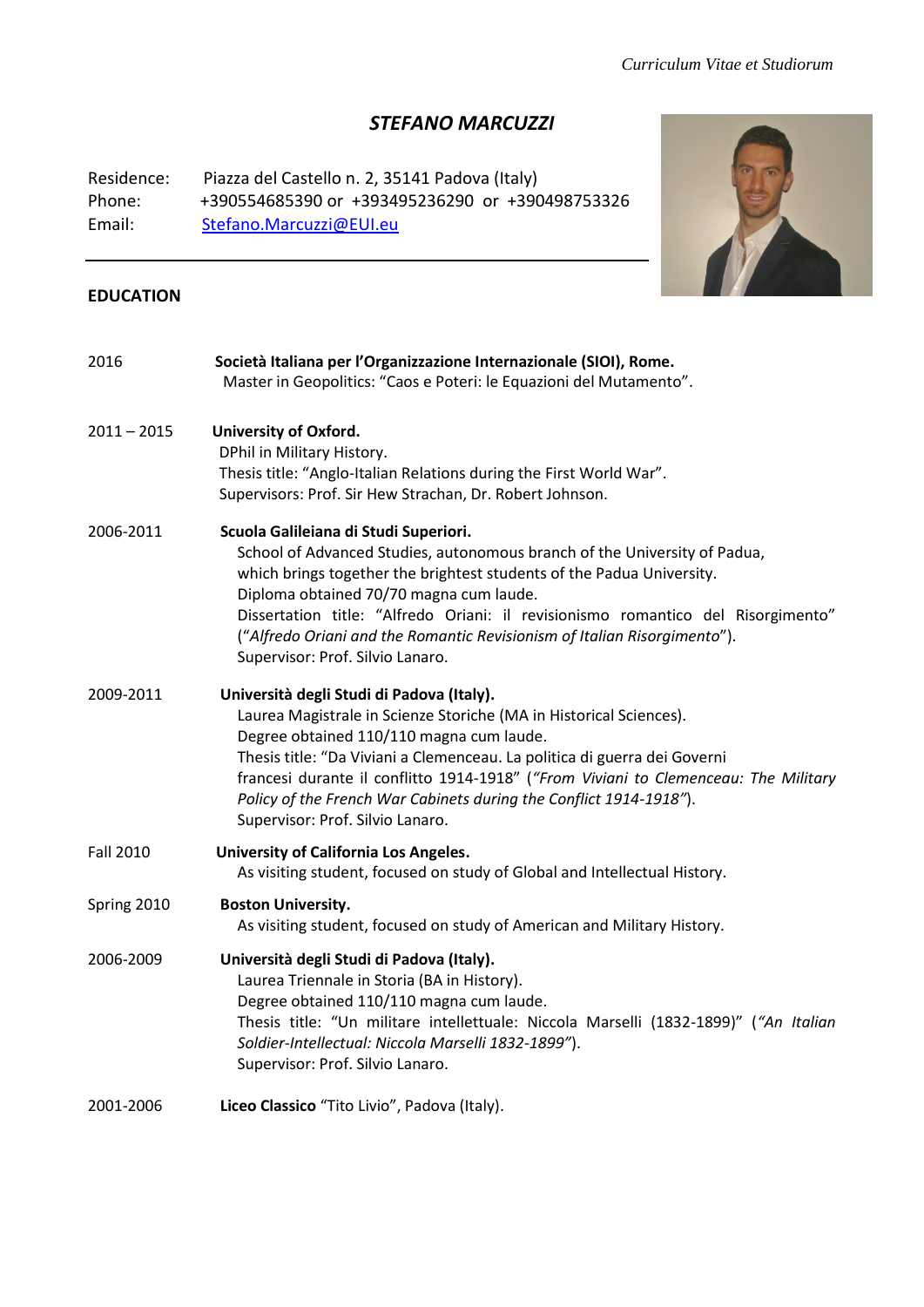#### **RESEARCH INTERESTS**

- Military History
- Anglo-Italian Relations
- Modern Naval History
- ❖ Strategic Studies
- ❖ International Relations and Defence Co-operation

### **WORK and TEACHING EXPERIENCE**

| 2016-2017 | European University Institute (EUI), Fiesole (Florence).<br>Max Weber Fellow, Robert Schuman Centre for Advanced Studies (RSCAS).<br>Research topic: "EU-NATO Relations in the Mediterranean: Evolution and future Steps."                                                         |
|-----------|------------------------------------------------------------------------------------------------------------------------------------------------------------------------------------------------------------------------------------------------------------------------------------|
| 2017      | "NATO and EU Endeavors in the Mediterranean. Historical and Comparative<br>Perspectives", teacher, College of Europe, Natolin (Warsaw).                                                                                                                                            |
| 2014-2016 | "War in World History" teacher, Major and Minor courses, Oxbridge Academic<br>Programs, Oxford.                                                                                                                                                                                    |
| 2015      | "British History" teacher, The Oxford Programme for Undergraduate Studies<br>(OPUS).                                                                                                                                                                                               |
| 2014      | "War in World History" teacher, Minor course, Oxbridge Academic Programs,<br>Oxford.                                                                                                                                                                                               |
| 2014      | "A Comparative History of the First World War", teaching assistant.<br>Prof. H. Strachan, Dr. A. Gregory, University of Oxford.                                                                                                                                                    |
| 2011-2012 | Graduate seminars given at the History Department of the University of Oxford:<br>"Italian Commitment Abroad in the First World War"<br>"The 'Years of Lead', the Years of Terrorism in Italy" (1969-1981)                                                                         |
| 2010      | Seminars given during the Exchange Programmes in the USA:<br>"Chief John Ross and the Dilemma of the Cherokee Nation during the<br>American Civil War" (University of California Los Angeles, Autumn 2010).<br>"The Suez Channel Crisis of 1956" (Boston University, Spring 2010). |
| 2009-2010 | Undergraduate seminars given at Liceo Classico Concetto Marchesi (Padua):<br>"The Great Geographical Discoveries of the Modern Age".<br>"The Thirty Years War".<br>"Le Roi Soleil".<br>"Napoleon's Deeds (the Reasons for the Decline)".                                           |

### **PUBLICATIONS**

- Stefano Marcuzzi, *Defending and Forging Empires: Britain and Italy, 1914-1918* (Cambridge: CUP), submitted.
- Stefano Marcuzzi, "From the Adriatic to the Mediterranean: Italy in the Allied Naval Strategy, 1915-1918", submitted to *War in History*, 2017.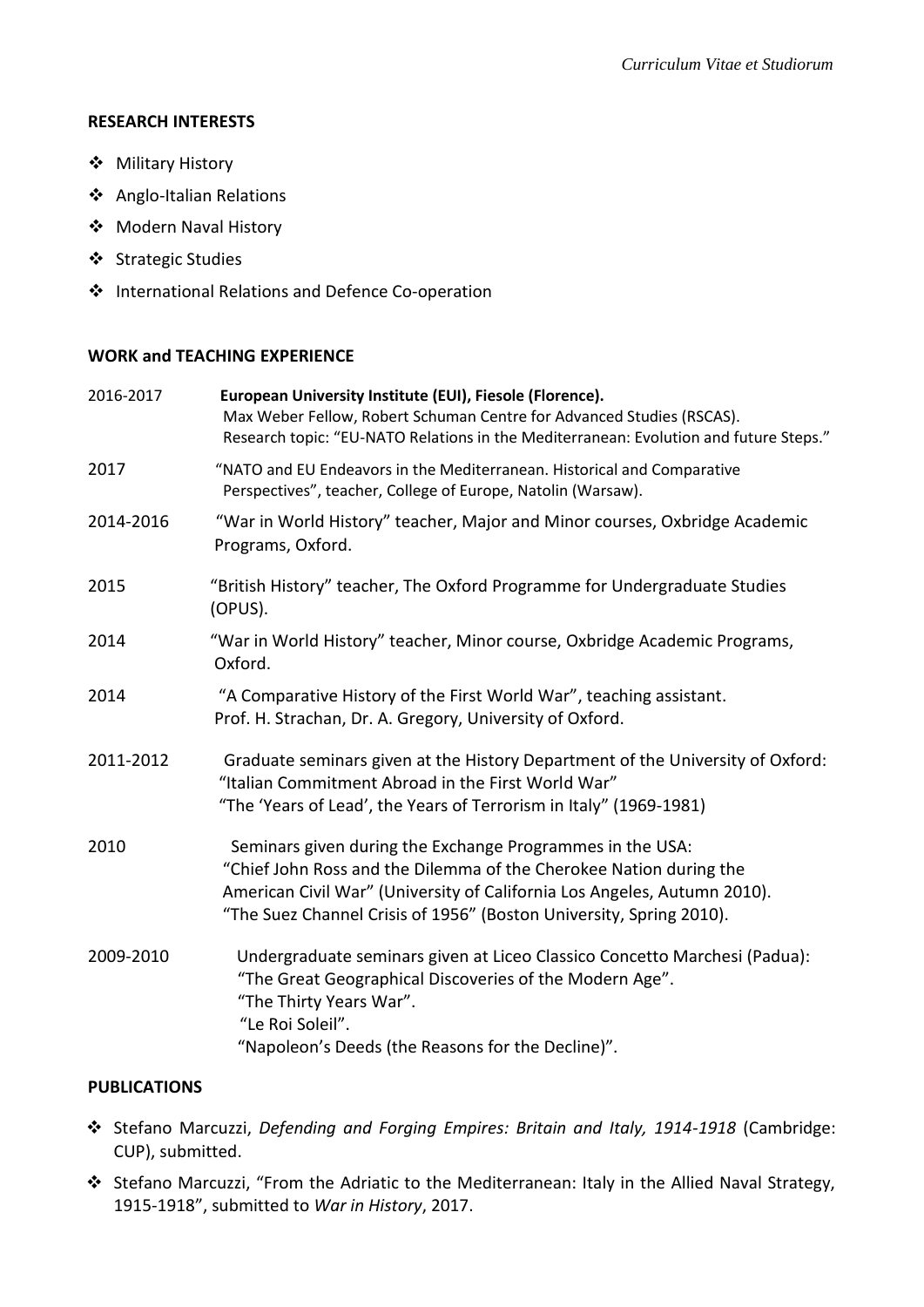- Stefano Marcuzzi, "ISIL as a 'hybrid threat': NATO's new strategy against the Caliphate", EUI RSCAS, Middle East Directions, forthcoming April 2017.
- Stefano Marcuzzi, "Italy's 'Parallel War' in Libya (1914-1924). A forgotten front of World War I", in *Africa and the First World War: Remembrance, Memories and Representations after Hundred Years* (Cambridge: Cambridge Scholar Publishing, 2016).
- Stefano Marcuzzi, "The boundaries of discord: Italy's secret war aims and the Treaty of London (1915)", St Anne's Academic Review (STAAR), n. 7, July 2016.
- Stefano Marcuzzi, "Maschere di polvere, corpi di fango: italiani e britannici in trincea nei diari di A. Soramel e A. Mackay" ("Masks of dust, bodies of mud: life and death in the Italian and British trenches in the diaries of A. Soramel and A. Mackay"), in T. Artico, ed., *Essere corpo. La Prima Guerra Mondiale fra letteratura e storia*, Bologna, Il Mulino, 2016.
- Stefano Marcuzzi, "L'ombra di Brexit sulla grandeur inglese" ("Brexit's Shadow over British Grandeur"), Affari Internazionali (Istituto Affari Internazionali, Rome), 15 January 2016.
- Stefano Marcuzzi, "Forgiando la flotta di Sua Maestà: l'organizzazione della vittoria inglese" ("Forging His Majesty's Navy: the Organisation of the British Victory") in *Napoleone Ammiraglio*, Firenze, Polistampa ed., 2015.
- Stefano Marcuzzi, "La guerra e il territorio: le Scuole Superiori di Padova durante la Prima Guerra Mondiale" ("War and Territory: Life in the High Schools of Padua during the First World War"), in *Fronti Interni. Esperienze di guerra lontano dalla guerra 1914-1918*, Napoli, ESI, 2014.
- Stefano Marcuzzi, "Alfredo Oriani: il 'revisionismo romantico' del Risorgimento" ("Alfredo Oriani: the 'Romantic Revisionism' of Risorgimento"), in P. Favuzzi – A. Metlica (ed.), *Il fantasma dell'Unità. Intellettuali italiani e Risorgimento*, Milano, Mimesis, 2012.
- Stefano Marcuzzi, "Il Western: espressione di una nazione" ("The Western Cinema, portrait of a Nation") in *La via mélièsiana*. *Viaggio nella storia del cinema in quattordici tappe*, Quaderni D.A.M.S. diretti da G.P. Brunetta e G. Tinazzi, Esedra Ed., Padova 2010.

# **CONFERENCE PAPERS**

- "The Caliphate outside the Middle East: Libya, Nigeria, and the 'foreign fighters' problem", *ISIS a Global Security Threat in the Middle East, Europe and Beyond*, Istituto di Studi Militari Marittimi, Venice, 1 March 2017.
- $\cdot$  "EU, NATO and the Mediterranean: current issues and future steps in the war on ISIS". European University Institute (EUI), Florence, 11 January 2017.
- "L'Italia e la spartizione dell'Asia Minore (1915-1919)" ("Italy and the allied partition of Asia Minor, 1915-1919"). *Cadorna's War*, Trieste and Gorizia, 2-4 November 2016.
- $\cdot \cdot$  "The Battle of Gorizia (6-17 August 1916): a turning-point in Italy's War". *Les Battailles de 1916*, Paris, Université Paris-Sorbonne, 22-26 June, 2016.
- "La Libia dalla colonizzazione italiana al dissolvimento attuale" ("Libya from Italian colonisation to current disintegration"). Scuola Galileiana di Studi Superiori, Padua, 9 June 2016.
- $\cdot$  "From the Adriatic to the Mediterranean: Italy in the Allied Naval Strategy, 1915-1918". *The First World War at Sea 1914-1919*, National Maritime Museum, Greenwich, 4 June 2016.
- "Il Medio Oriente Brucia" ("The Middle East Burns"). *La Settimana di Scienze Politiche*, Palazzo del Bo, Università degli Studi di Padova, 6 aprile, 2016.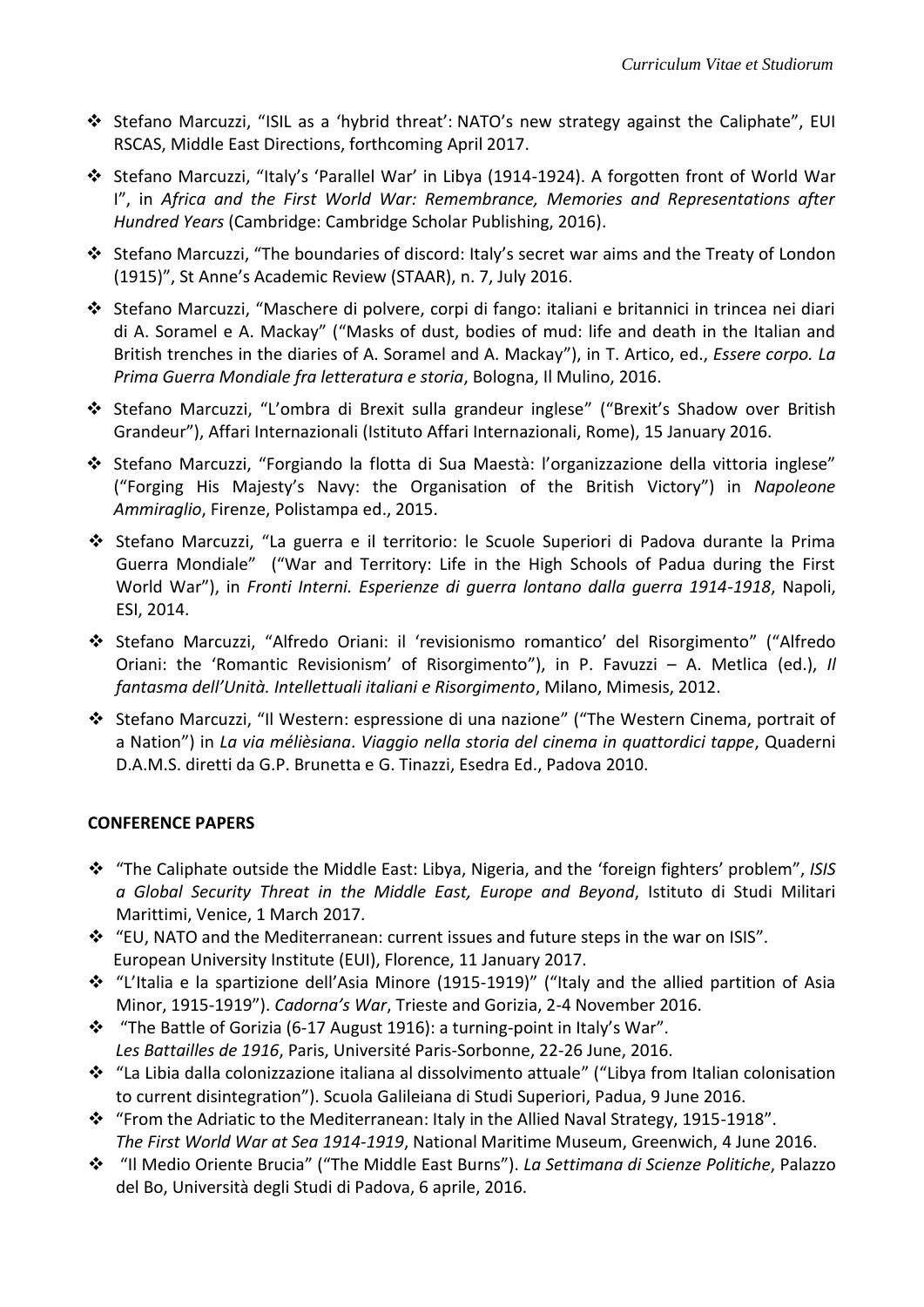- $\cdot$  "Italy's 'Parallel War' in Libya: a forgotten front of World War I (1914-1922)". *Connecting New Approaches to the First World War in the Wake of the Centenary*, Globalising and Localising the Great War, Maison Française d'Oxford, 7 December, 2015.
- \* "The British struggle to regain world initiative: Suez and the Falklands", St Anne's College, University of Oxford, 25 September, 2015.
- \* "The 'British way in warfare': imperial defence during the World Wars", St Anne's College, University of Oxford, 22 September 2015.
- "La sfida dello Stato Islamico: nascita, espansione e strategie" ("The challenge of the Islamic State: rise, expansion and strategies"), Università di Padova, Padua, 12 September 2015.
- "Waterloo, Napoleon's last gamble", Oxbridge Academic Programs, Pembroke College, Oxford, 28 July, 2015.
- "Battle of spies in Italy: The birth of Italian intelligence and the First World War". St Anne's College, University of Oxford, 22 May, 2015.
- "The 'Great Game'. The diplomatic intrigue behind the Treaty of London (1915)"*.* St Anne's College, University of Oxford, 13 May, 2015.
- "Forgiando la flotta di Sua Maestà: l'organizzazione della vittoria inglese" ("Forging His Majesty's navy: the organisation of the British Victory"). One Day Conference *Napoleone Ammiraglio*, Italian Naval Academy, Livorno, 20 March, 2015.
- ❖ "Italian propaganda in the First World War". Institute of Historical Research (IHR), University of London, London, 27 January 2015.
- "Anglo-Italian naval co-operation in the First World War". *British Commission for Military History New Research Conference*, University of Wolverhampton, 22 November 2014.
- "Teaching History at the Scuola Galileiana di Studi Superiori of the University of Padua". One day conference in the memory of prof. Silvio Lanaro, Department of History, Padua University, 14 June 2014.

# **MEMBERSHIPS**

- External Fellow, International History Institute, Boston University (BU).
- Member of the "Globalising and Localising the Great War" Project (GLGW), Oxford University.
- Member of the "Oxford University Strategic Studies Group" (OUSSG).
- Member of the "British Commission for Military History" (BCMH).
- Member of the "Society for Italian Studies" (SIS).
- Member of the "Società Italiana per lo Studio della Storia Contemporanea" (SISSCO).
- Member of the "Società Italiana di Storia Militare".

# **FELLOWSHIPS AND GRANTS**

- 2016 Max Weber Fellowship.
- 2014 Oxford St Anne's College Domus-Waterson Sholarship.
- 2013 Oxford University Cyril Foster Fund Grant.
- 2010 University of Padua Scholarship for Boston University Exchange Programme.
- 2010 University of Padua Scholarship for UCLA Exchange Programme.
- 2009-2010 The Scuola Galileiana Scholarship for research abroad.